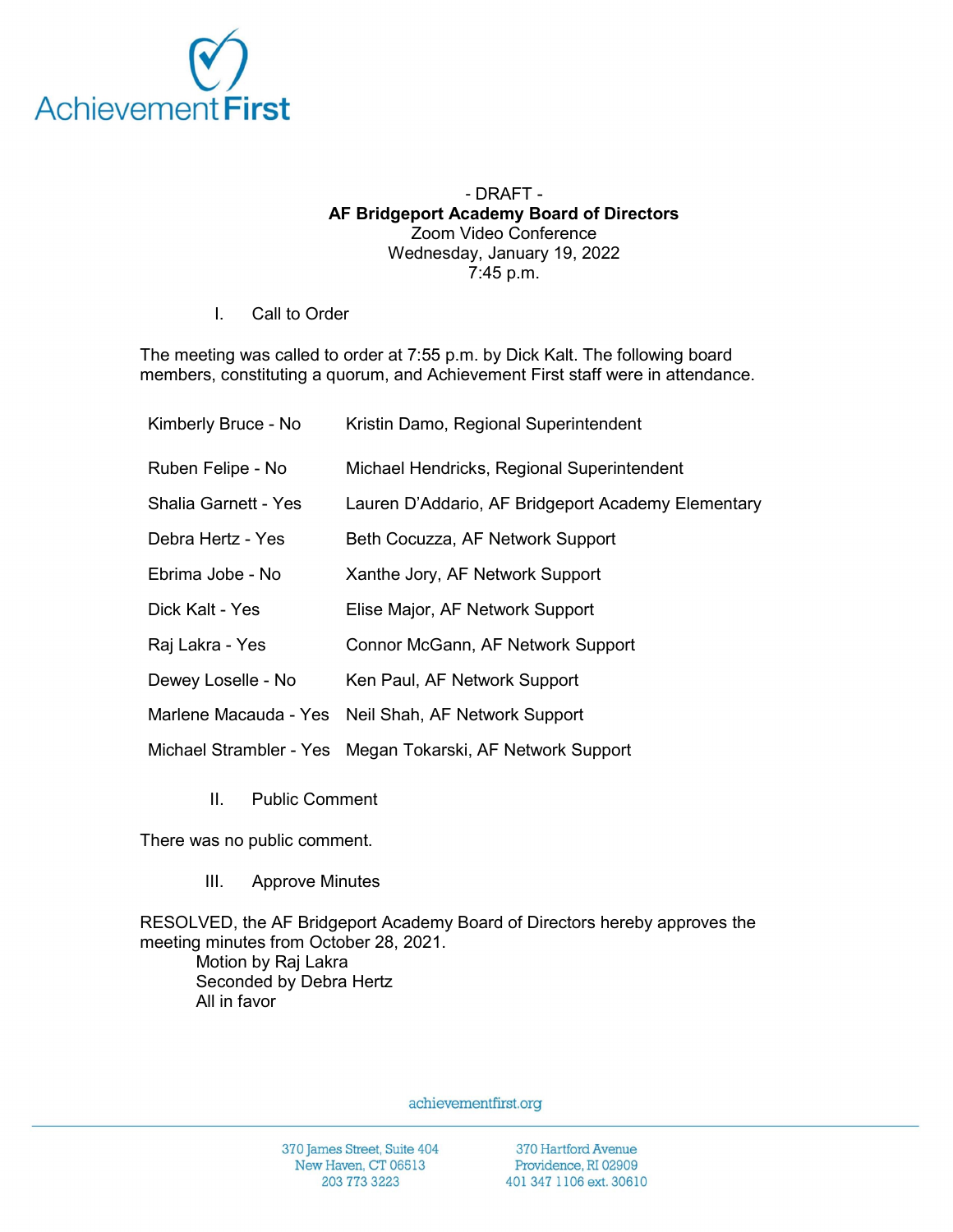

- IV. Discussion and Business
	- A. Interview with Interim Principal Lauren D'Addario

Dick Kalt invited board members to ask Lauren D'Addario any questions about her background, qualifications, and experience to serve as interim principal for AF Bridgeport Academy Elementary while Principal Samantha Lucky is out on family leave.

- Marlene Macauda asked Ms. D'Addario to summarize her employment history. Ms. D'Addario has been at AF Bridgeport Academy Elementary since the start of her education career progressing from Teacher-in-Residence, to 2nd- and 3rdgrade teacher, to Dean of Students, and now serving as Academic Dean. This is her ninth year at the school. She received her 092 Certification in Educational Leadership from Quinnipiac University last year.
- Dick Kalt asked Ms. D'Addario if she has previous administrator experience. Ms. D'Addario is currently on the leadership team at AF Bridgeport Academy Elementary as a Dean and was previously Grade-Level Chair when she was a teacher. This will be her first time in a Principal role.
- Raj Lakra asked Ms. D'Addario what she thinks will be her biggest challenge(s) in the interim Principal role. Ms. D'Addario said Ms. Lucky has done a great job caring for staff, students, families, and the community during the pandemic, and she wants to continue leading with care and making sure everyone has what they need to be successful. Maintaining the staffing necessary to operate in-person school is also an ongoing challenge, and Ms. D'Addario and the leadership team continue to be committed to being flexible in response and stepping in to provide coverage as needed.
- Ken Paul asked Lauren D'Addario to talk about reading instruction at AF Bridgeport Academy Elementary. Ms. D'Addario shared that reading was a huge priority for her upon entering into the Dean role, and she revamped K-2 ELA to make sure teachers are equipped with the curriculum and professional development they need to successfully teach kids to read, as well as empowering the kids and investing them in loving reading.
- Debra Hertz asked about Ms. D'Addario's long-term professional goals. Ms. D'Addario said she is very happy in her current Dean role, but likely wants to pursue a Principal position down the road. The interim Principal opportunity is a great chance to try out the role.
- Mike Strambler asked about the universal issue of low teacher morale during the pandemic and what AF Bridgeport Academy Elementary is doing to address it. Ms. D'Addario said the school has administered two Org Health Surveys so far this year to get a sense of how staff is feeling. The staff values being heard, so any opportunity to have a survey or check-in, whether formal or informal, is very important to them. This year's Org Health Survey results have been lower than in the past, but are still generally positive with 83% of staff feeling positive about working at AF Bridgeport Academy Elementary and 90% indicating they feel cared about. The school's leadership team is also doing things to make the work more sustainable for teachers, such as modified hours, more prep time, more

achievementfirst.org

370 James Street, Suite 404 New Haven, CT 06513 203 773 3223

370 Hartford Avenue Providence, RI 02909 401 347 1106 ext. 30610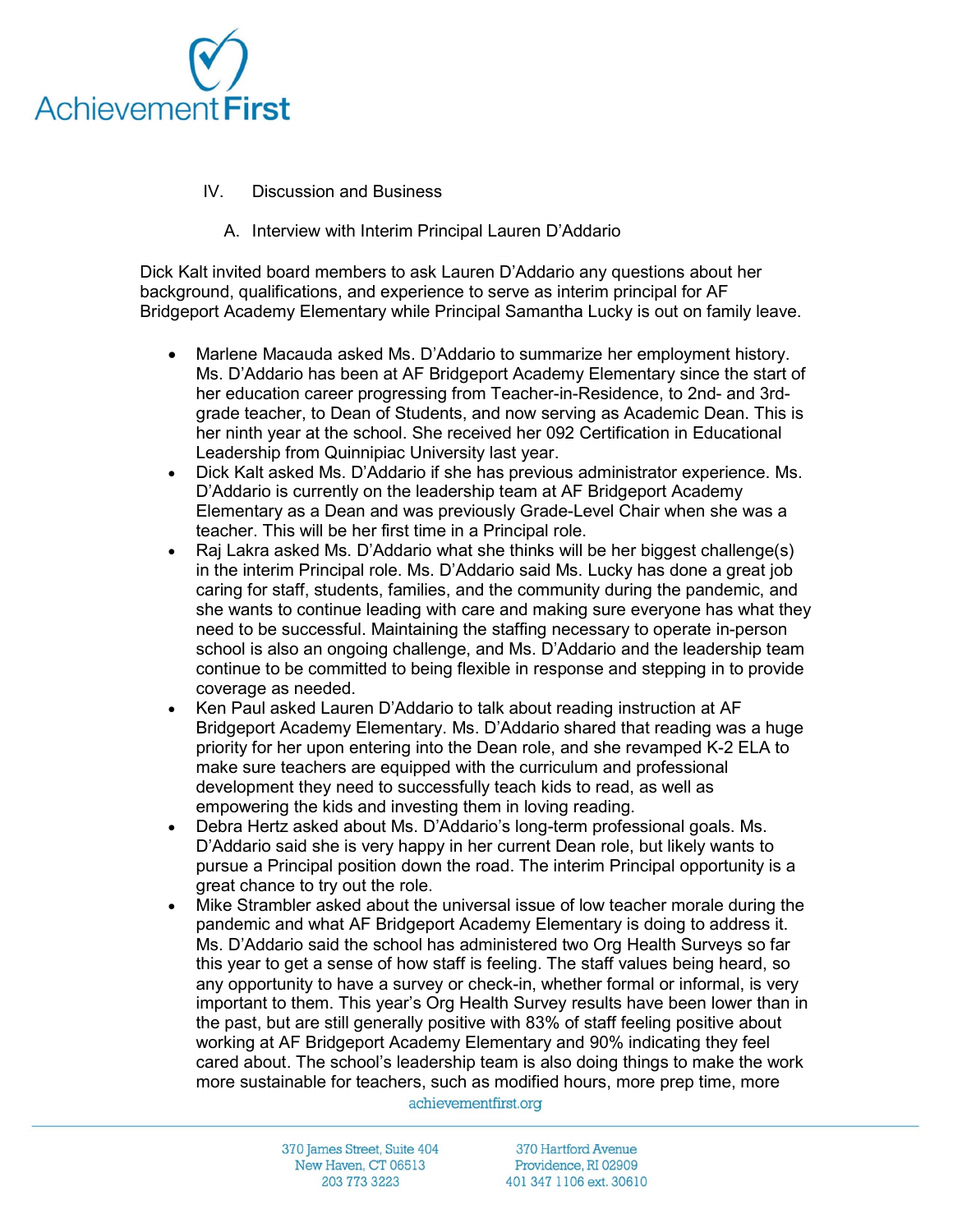

spirit days, and gestures of gratitude like a coffee cart.

- B. Treasurer Report
	- 1. Financial Report

Neil Shah shared AF Bridgeport Academy's year-to-date financial statements through November 30, 2021, as previously presented to the AF Bridgeport Academy Finance Committee. He reported that the charter's financials are standard for this point in the fiscal year.

Mr. Shah explained a shift in AF Bridgeport Academy's ESSER spending plans, namely pushing back some program spending, such as tutoring, to Year 2 (2022-23) due to limited staff/capacity and allocating more Year 1 (2021-22) funds to operations and staff retention efforts.

RESOLVED, the AF Bridgeport Academy Board of Directors hereby approves the financial report as presented.

Motion by Debra Hertz Seconded by Raj Lakra All in favor

2. Audited Financial Statements

Neil Shah presented Amistad Academy's Audited Financial Statements for the fiscal year ending June 30, 2021, as previously presented to the AF Bridgeport Academy Finance Committee. He reported that AF Bridgeport Academy received an "unmodified opinion" from the auditors, indicating no findings and a clean audit.

Raj Lakra stated that the Finance Committee asked a lot of questions of the auditors and is comfortable with the report.

RESOLVED, the AF Bridgeport Academy Board of Directors hereby accepts the report of the independent auditors CohnReznik prepared in relation to the fiscal year ending 6/30/21.

Motion by Debra Hertz Seconded by Raj Lakra All in favor

3. Procurement Policy

Neil Shah directed the board to a draft of the updated Achievement First Procurement Policies and talked through the summary of changes.

achievementfirst.org